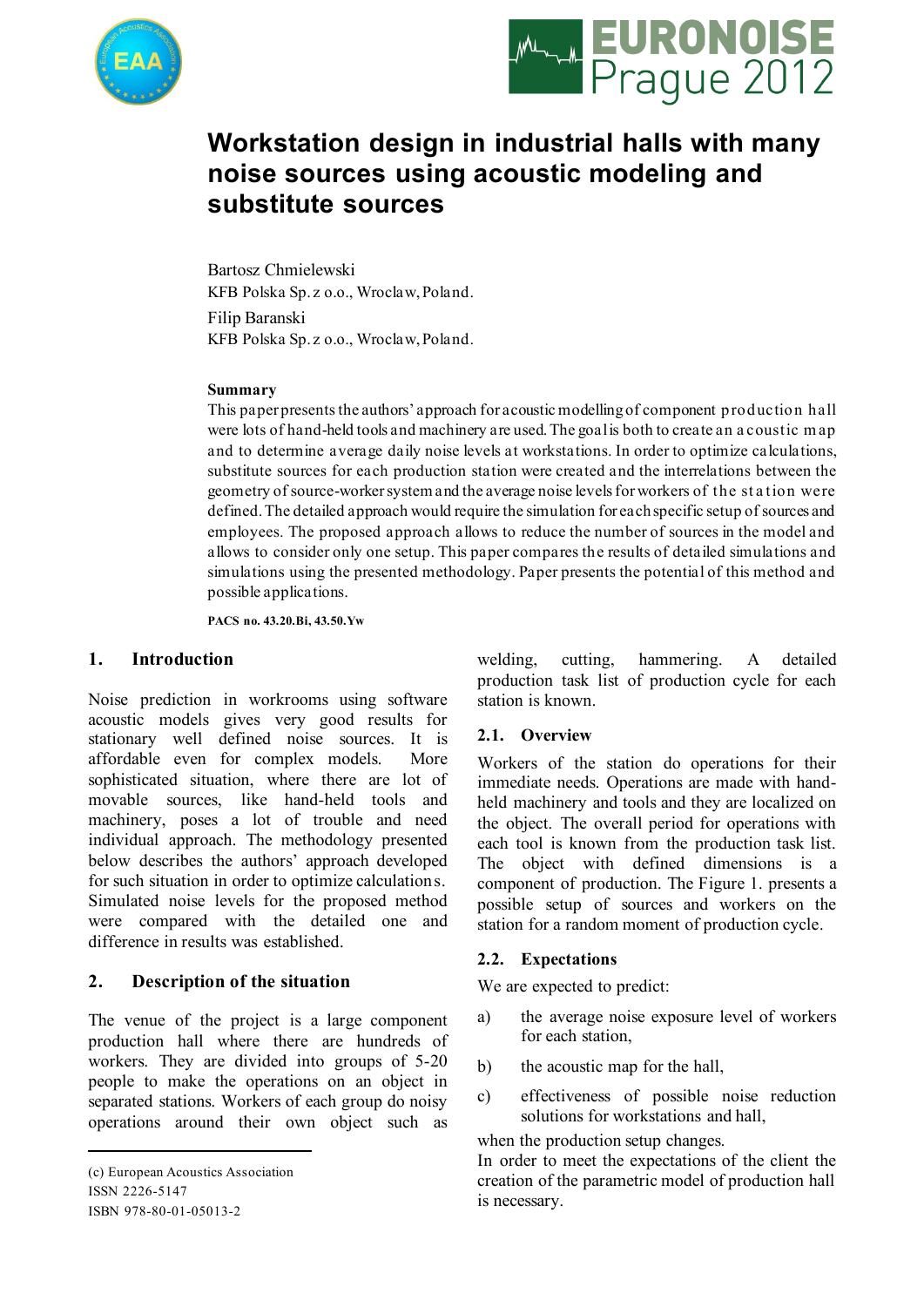

Figure 1. Possible setup of sources (S) and workers (W) on the station for a random moment of production cycle, where dotsmark the position of sources and crossesmark the position of workers. Grid in metres.

## **2.3. Input parameters**

The input data for the parametric model are as follows:

- a) production task list containing each operations period,
- b) used tools and its operations mode,
- c) number of workers on the stations,
- d) dimensions of the object,
- e) average distance between an worker and his source during the operation,
- f) localization of the stations and fittings in the hall.

## **3. Prediction method**

In order to optimize calculations and simplify situation some assumptions ware made and substitute model of the station was created. The goal is to have possibility to meet all expectations of project with known value of uncertainty.

## **3.1. Assumptions**

- A. The source of noise for the operation is located in contact point between a tool and an object during the operation. The transmission sound from that point over the object is irrelevant and all radiation if present, rises the emission only from that point. Sources are described by their sound power level established by measurement during the operation.
- B. During the production cycle sources on the station can be localized anywhere on the

object edges. For calculation of noise levels for the production cycle we cannot use fixed position of sources because workers move with tools around the given object to make necessary operations.

- C. During the operation a worker is in assumed average distance from his source. Out of all these averages the average distance  $d_W$  for all workers of the station was calculated. It is assumed that we could determine the noise emission from a source to operator's position according to ISO 11203 knowing only the sound power level and the distance from the source.
- D. Workers from a group on a given station are in near field from all sources in that station.
- E. Stations' center points are at least twice of the maximum object dimension away from one another.

## **3.2. Substitute model**

Taking into account assumptions from section 3.1. a substitute source for each station was decided to use. It is suitable for a calculation of noise emission from stations (noise mapping), but not for meeting the expectations of noise exposure calculation for workers. To achieve that, it was decided to define a substitute distance from that source, where the value of sound level will be equal to average noise exposure level of workers. The intention was to keep the opportunity to test the influence of interior parameters and noise transmitted from other stations in predicted value of noise exposure.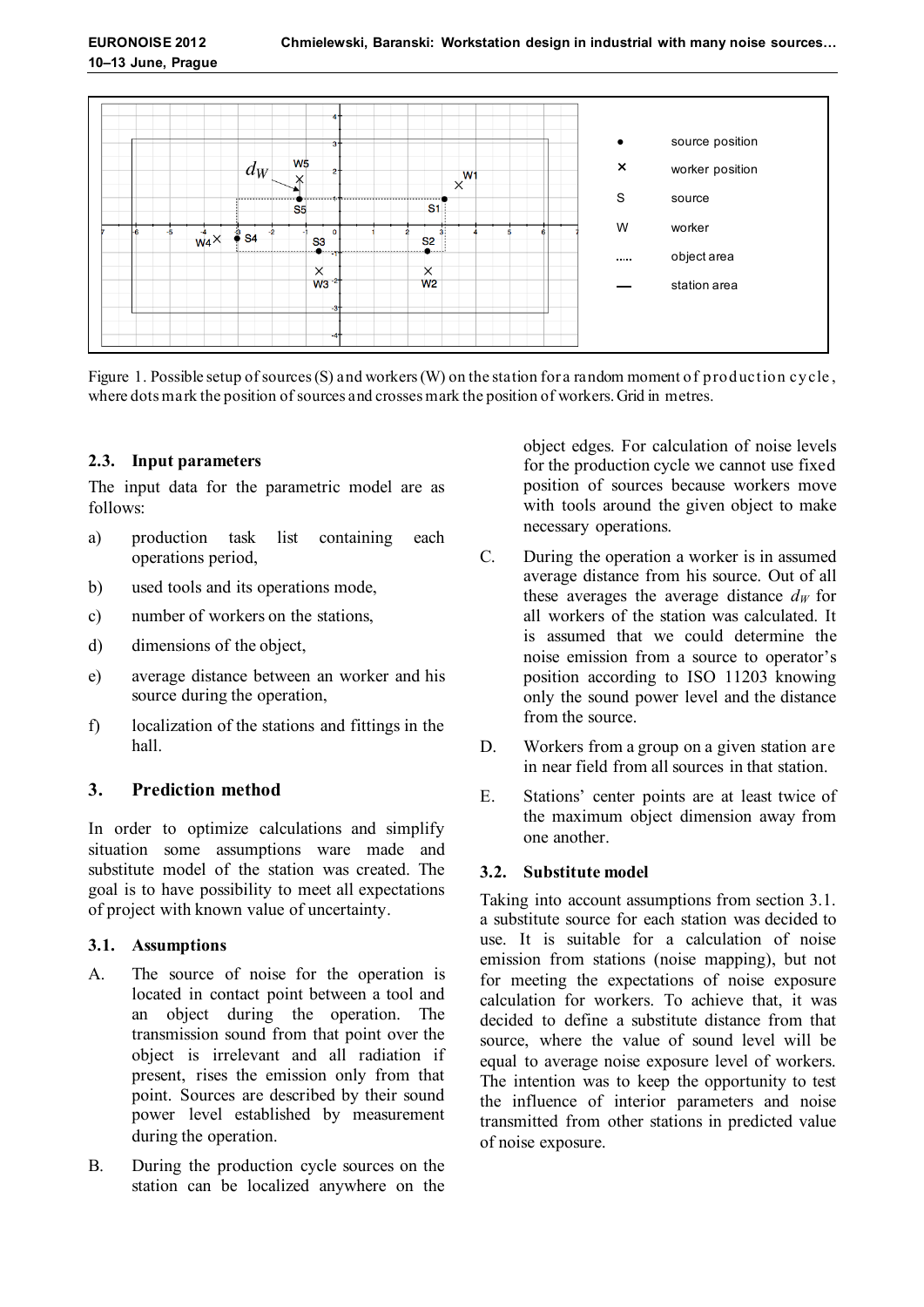

Figure 2. Proposed substitute model of the station with substitute source and substitute distance.

## 3.2.1. Substitute source

The substitute source is localized in geometrical center of the object. Sound power level of the source *LWsub* is equivalent for all operations on the station and it will be calculated as a total of all operation power levels referred to its periods during production cycle (Figure 2.). Input parameters *a* and *b* from section 2.3. are applied.

#### 3.2.2. Substitute distance definition

Due to assumption *B* from section 3.1. it was decided that evenly distributed sources over the circle can substitute every possible setup of sources during production cycle (Figure 3). The radius *R* of a circle was defined as an average distance from geometrical center of an object to each point of its edge.



Figure 3. Detailed model of the station, where  $\bullet$  – (S) ources,  $\times$  – (W) orkers, R – radius of sources setup,  $d_0$  – radius of workers setup,  $d_W$  – source-worker distance.

Each operator is exposed to noise from each source (Figure 4) depending on the distance

$$
d_k = \sqrt{R^2 + {d_o}^2 - 2Rd_o \cos\left(2\pi \frac{k-1}{W}\right)},
$$
 (1)  
where  $d_o = d_W + R, k = \{1, 2, ..., W\}.$ 



Figure 4. Distance  $d_k$  from worker to each source in system.

An average sound pressure level of an operator's positions could be calculated.

If the substitute source is used, that level could be calculated around that source in substitute distance (see Figure 2) which is defined as follows:

$$
d_{sub} = \sqrt{\frac{W}{\sum_{k=1}^{W} 10^{-\log (d_k^2)}}}
$$
 (2)

Substitute distance is parametrized by number of workers *W*, radius of sources setup *R* and average source-worker distance  $d_W$  (input *c*, *d*, *e* from section 2.3.) and it was tested.

Value of 
$$
d_{sub}
$$
 is limited by:  
\n
$$
\lim_{R \to 0} d_{sub} = d_W,
$$
\n
$$
\lim_{R \to \infty} d_{sub} = d_W \sqrt{W}.
$$
\n(3)

For given number of workers *W=5*, substitute distance varies depending on the distance  $d<sub>W</sub>$  as shown in Figure 5.

For given distance  $d_w=0.7m$ , substitute distance varies depending on the number of workers as shown in Figure 6.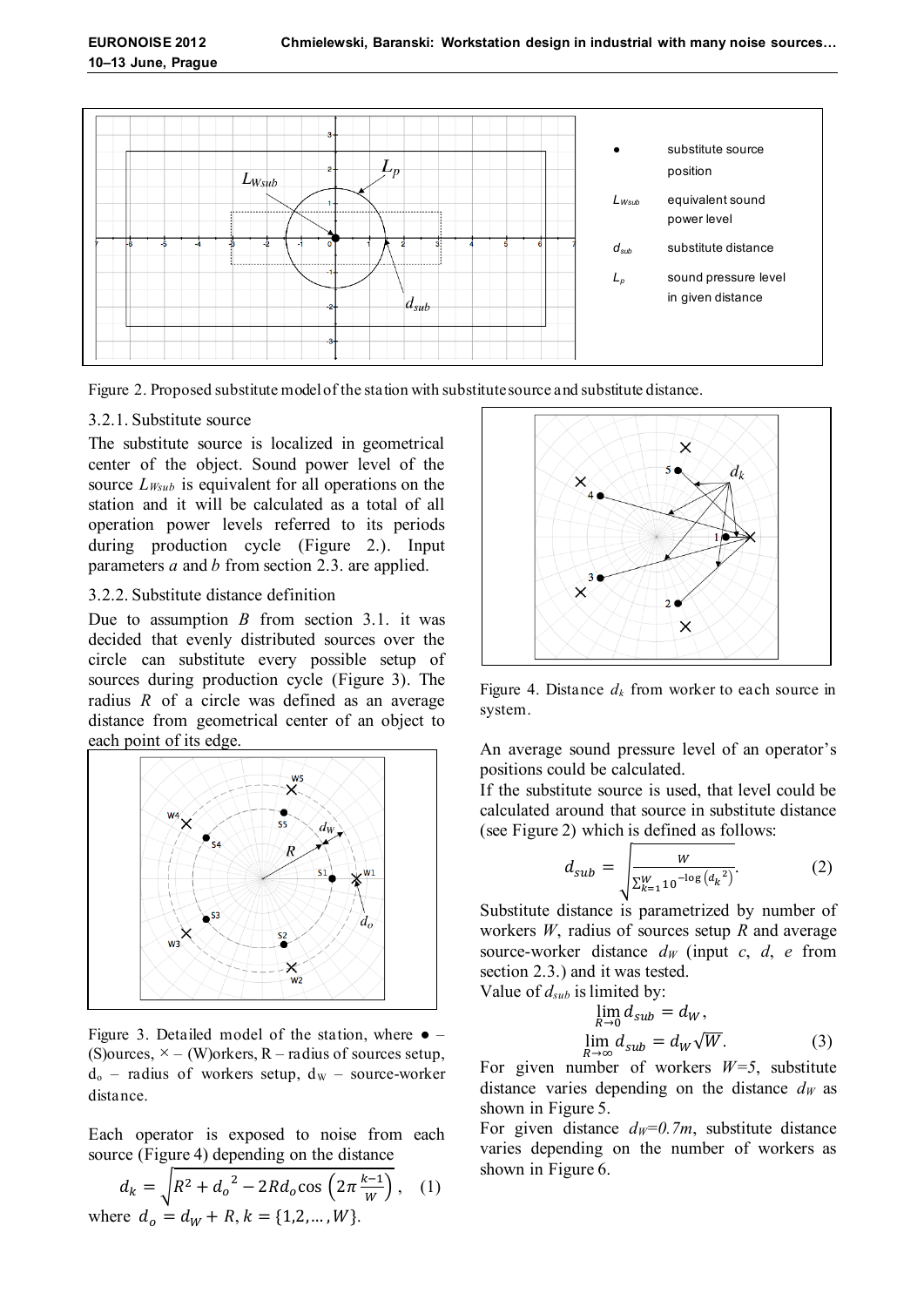

Figure 5. Substitute distance varies depending on avarage distance beetwen operator's position and his source for constant number of workers *W=5*. Doted line shows upperlimit value of *dsub*, see equation (3).



Figure 6. Substitute distance varies depending on the number of workersfor constant source-worker distance  $d_W = 0.7m$ . Doted line shows upper limit value of  $d_{sub}$ , see equation (3).

#### **4. Test of substitute model**

Software Odeon 11 Industrial was used for all tests. Box–shaped empty room with dimensions *L*<sub>*X*</sub>=20*m*, *L*<sub>*Z*</sub>=30*m*, *L*<sub>*Z*</sub>=5*m* was used. Environment was prepared in four variants of adaptation: free field, reflecting plane, reflecting floor and walls, reflecting room. No scattering coefficient values were define, only 100% absorbent and 100% reflecting materials were used.

Simulations were done for assumed model of a station as shown on Figure 3 and for substitute model as shown on Figure 2 depending on input parameters change (*W*, *R*, *dW*). Example of used models are shown on Figure 7. Models were located in the center of a room. Each worker do the same bench of operations. Results of average sound level on operator's position were compared. Difference between this value calculated using substitute model and assumed model of the station were presented in Figure 8.



Figure 7. A) Model of the station for simulation based on assumptions from section 3.1. for *W=7*; *R=2m*;  $dw = 0.7m$  and B) its substitute model. Calculated substitute distance equals *1,6m*.



Figure 8. Difference between average sound level at operator's position calculated using substitute model and assumed model of the station: variable *R*, varia ble *d*, variable *W*. I-IV – variants of adaptation, *W* – number of workers,  $R$  – radius of the object,  $d=d_W$  – source-worker distance.